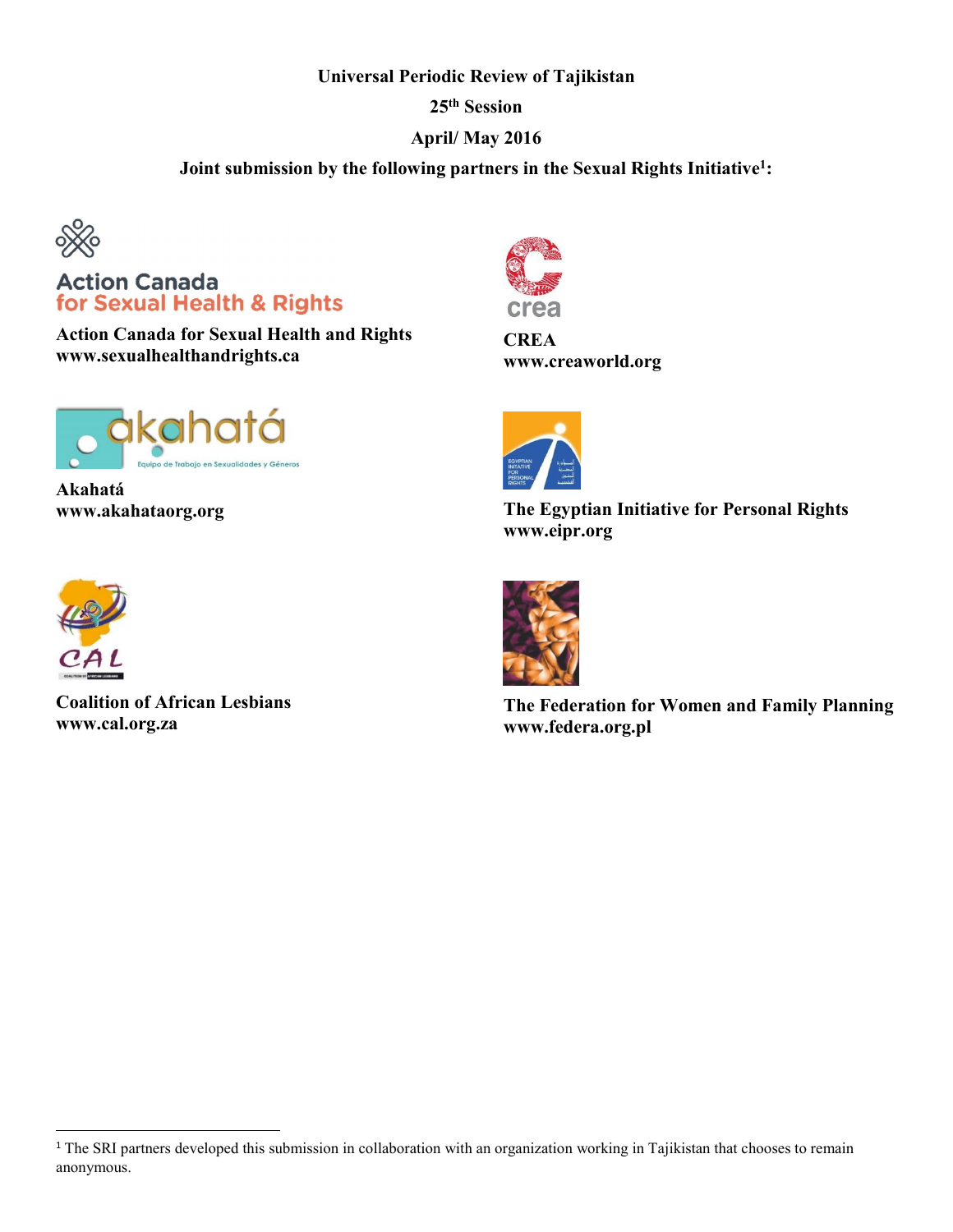**Key Words:** sexual and reproductive rights; rights of LGBTI persons; rights of sex workers; children's rights; women's rights; torture, violence, hate crimes and discrimination against LGBTI people and sex workers; comprehensive sexuality education; barriers against access to abortion; domestic violence; early, child and forced marriages.

## **Executive Summary**

1. Tajikistan made some progress in the implementation of recommendations from its previous UPR, concerning sexual and reproductive rights (hereafter: SRR), however there are still gaps, especially in protecting of rights of vulnerable groups, including but not limited to LGBTI people, sex workers, children, women, youth, migrant workers and their families. Newly introduced legislation and programmes often ignore SRR of these groups and/or have only declarative content. There are still insufficient effective and comprehensive programmes that will timely address such issues as violence against women and girls, gender inequality, torture, violence, hate crimes and discrimination against LGBTI and sex workers, violations of children's rights, early, child and forced marriages, violation of the right to information on sexual and reproductive health and rights, mandatory HIV and STD testings.

# **Progress and gaps in the implementation of recommendation from 1st cycle of UPR**

- 2. Tajikistan accepted a number of SRR-related recommendations during the  $1<sup>st</sup>$  cycle of UPR, mostly concerning gender equality, elimination of violence against women and empowerment of women. These recommendations were implemented partially or not implemented. For instance, in 2012 Tajikistan developed a programme on human rights education for law enforcement officers, university and high school instructors, judges and others, however the programme ignores certain issues that are relevant for Tajikistan's current situation, e.g. domestic violence, hate crimes and violence against LGBTI people, sex workers and other vulnerable groups. The programme does not adequately address SRR, specifically of young people, as well as discriminatory and violent social and cultural attitudes and practices. The modules for law enforcement officers do not address blackmailing, torture and other violent acts towards LGBT individuals performed by law enforcement officers.
- 3. Recommendations concerning children's rights have also only been partially implemented, because state programmes introduced de-facto exclude children with various sexual orientations, gender identities and expressions. The department for prevention of offenses amongst minor and youth under the Ministry of Interior ignores rights of LGBT children who are kicked out of their homes when they revealed their sexual orientations, gender identities or expressions to their families. Furthermore, even though there is the Law on Education that requires measures to eliminate violence and psychological pressure at schools, there is still an alarmingly high level of homophobia and sexism, causing bullying against LGBT children. No measures are taken also when LGBT child faces cruel treatment at home because of his or her sexual orientation, gender identity or expression even though the Family Code and the Law on Prevention of Domestic Violence adopted in 2013 require measures to eliminate such treatment.
- 4. The adopted recommendation #72 "Intensify the programs on combating HIV/AIDS" was not implemented, since the National Programme on combating HIV and AIDS does not address fully the urgent need to intensify work in fighting the growing epidemic amongst certain groups, eg. sex workers and men who have sex with men (MSM). Especially young sex workers and MSM are still targets for police violence and are forced to HIV testing.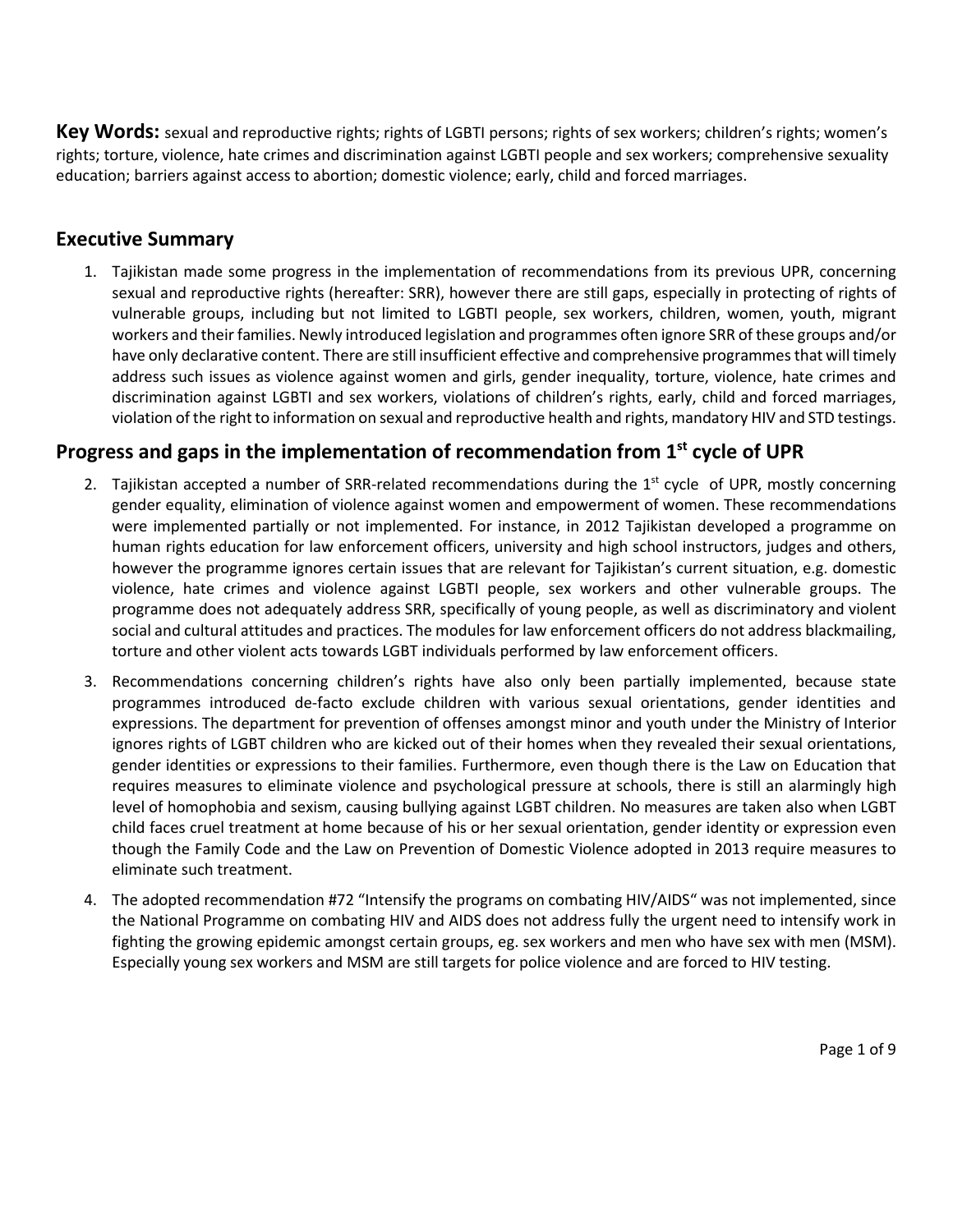5. Tajikistan also fails to implement fully the recommendation #13 "Engage civil society in the UPR follow-up process", since certain organizations that work on LGBT rights, rights of sex workers and on other SRR issues are not invited to participate in national discussions and in implementation of UPR recommendations.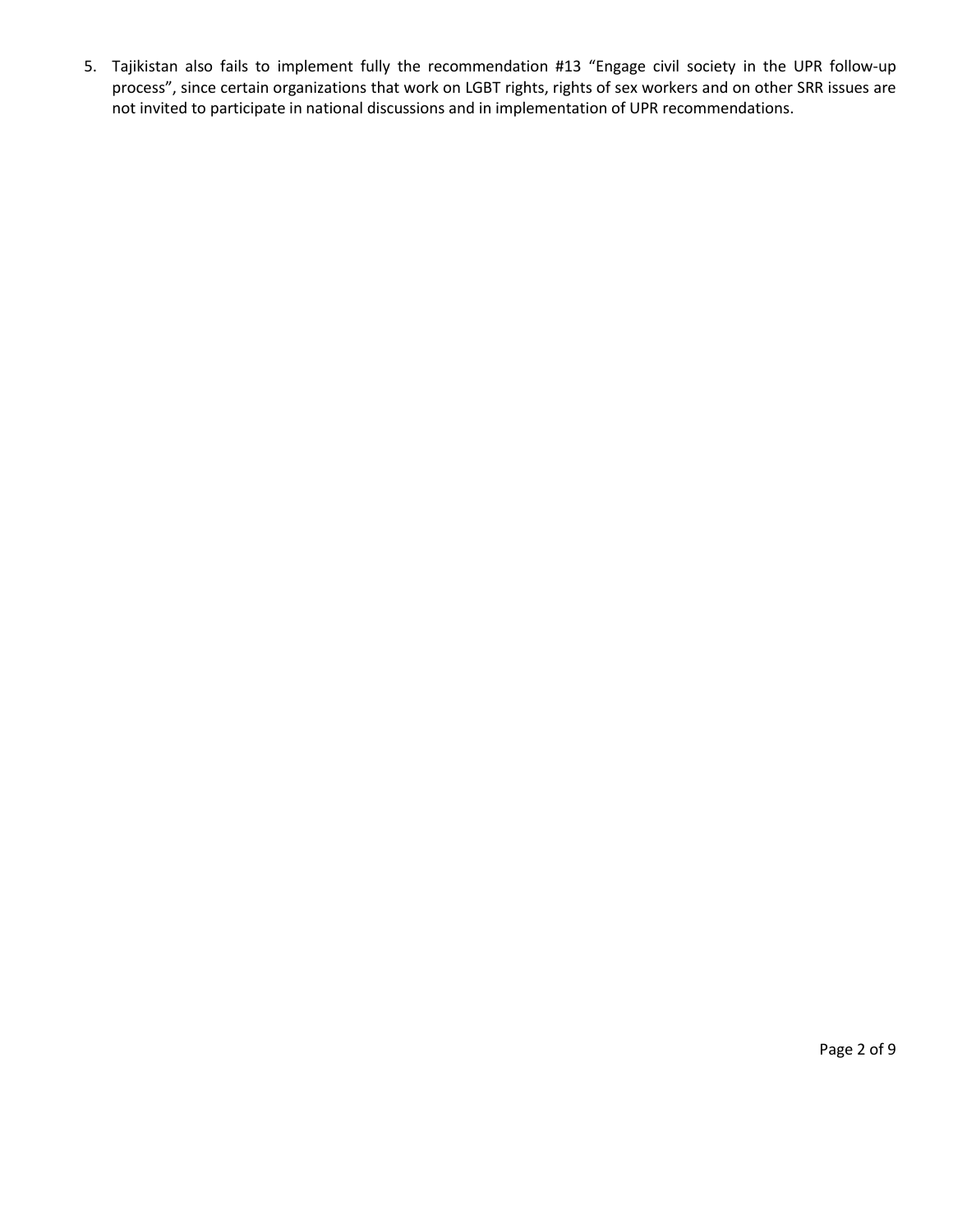# **Background**

- 6. Tajikistan had a number of legal, policy and program interventions on SRR, however they were limited in scope and in outcomes, scattered and inefficient. There are currently several national programs that somehow address SRR, in particular the National Strategy of the Republic of Tajikistan for the period until 2015<sup>2</sup>, the National Programme on Gender Equality<sup>3</sup>, the National Programme on Formation of Healthy Lifestyle for the period of 2011-2020, the National Programme on Social Development of Youth for the period of 2013-2015<sup>4</sup>, and the Programme on Mitigation of the Epidemics of HIV and AIDS in the Republic of Tajikistan for the period of 2011- 2015<sup>5</sup>. However, the programs are often not implemented due to financial constraints, lack of political will and backlash in rights and freedoms that hinder work of democratic institutions and CSOs. The progress on promoting SRR is challenged primarily by highly conservative societal attitudes and normalization of violence within society especially towards LGBT and sex workers.
- 7. There are several organizations that address issues of SRR and health and can be grouped into the following categories: a) CSOs working primarily on mitigating HIV b) CSOs working primarily on achieving gender equality and fighting against gender violence (including crisis centers and shelters for women) c) CSOs working on promoting human rights for vulnerable groups, eg. LGBT and sex workers d) CSOs working on youth issues. Data collected for this report is derived primarily from interviews with activists working in above-mentioned sectors.

# **Problem identification**

### COMPREHENSIVE SEXUALITY EDUCATION

8. The Ministry of Health and Social Security of Tajikistan introduced a study programme on sexuality education for secondary schools after the Parliament approved the amendments to the Law on Reproductive Health and Reproductive Rights in February, 2015. This is a remarkable achievement that can positively influence the wellbeing of children and adolescents, lowering the level of STDs and early pregnancies. However, according to the proposed law amendments the course was named as moral-sexual upbringing of children with a focus on traditional moral values, patronizing the youth, exclusion of the issues of sexual orientation, gender identity and expression and school-related gender based violence as well as exclusion of comprehensive sexuality education for younger ages. Sexuality education must be always evidene-based, scientifically accurate, up-to-date, free of bias and boost critical thinking according to UNESCO International Technical Guidance on Sexuality Education<sup>6</sup> and UNFPA Operational Guidance for Comprehensive Sexuality Education<sup>7</sup>.

TORTURE, VIOLENCE, HATE CRIMES AND DISCRIMINATION AGAINST LGBTI PEOPLE

9. Tajikistan decriminalized same-sex sexual behaviour in 1998, however it remains a country with a highly hostile environment for LGBTI individuals. Widespread homophobia and transphobia forces LGBTI individuals to live

6 http://www.unesco.org/new/en/hiv-and-aids/our-priorities-in-hiv/sexuality-education/international-technical-guidance-onsexuality-education/

 <sup>2</sup> http://www.carecprogram.org/uploads/docs/TAJ-National-Development-Strategy-ru.pdf

<sup>&</sup>lt;sup>3</sup>http://www.unece.org/fileadmin/DAM/Gender/publication/Tajikistan\_Report\_on\_the\_implementation\_of\_BPfA\_June\_30\_2014\_\_i n\_russian.pdf

<sup>4</sup> http://www.youthpolicy.org/national/Tajikistan\_2012\_Youth\_Programme.pdf

<sup>5</sup> http://www.ecuo.org/media/filer\_public/2013/01/13/nac\_programma\_tajikistan2011-2015.pdf

<sup>7</sup> http://www.unfpa.org/sites/default/files/pub-pdf/UNFPA\_OperationalGuidance\_WEB3.pdf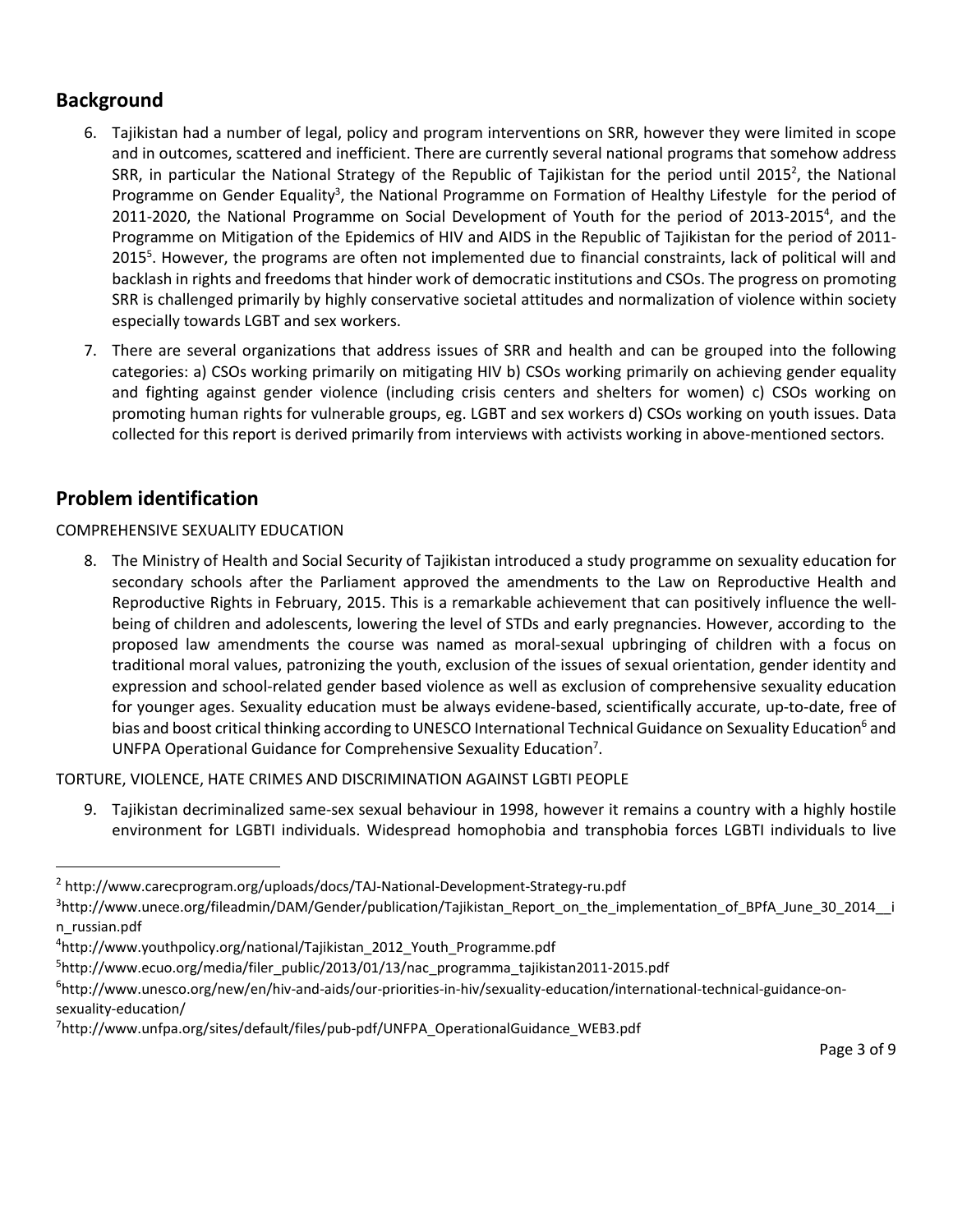secret lives with a fear to disclose their sexual orientation, gender identity or expression, and bodily diversity. The media outlets usually unprofessionally and unethically cover issues related to LGBT, causing more homophobic and transphobic speech. Hate speech is not regulated anyhow in public media.

- 10. LGBT organizations in Tajikistan documented many cases of domestic, physical, sexual and psychological violence against LGBT by their families, classmates, coworkers, medical specialists, governmental employees and law enforcement officers. Tajikistan fails to provide the security for victims of such violence and further remedies and support. LGBT victims are afraid of disclosure of their sexual orientations, gender identities and expressions and normally refuse to complain officially. In rare cases of official complaints, authorities fail to investigate cases thoroughly. The Governmental Department on Human Rights (the Ombudsman) of Tajikistan ignores any complaints regarding torture, violence, hate crimes and discrimination against LGBT people, and law enforcement bodies do not investigate the cases as hate crimes, pointing out that there is no legislation on hate crimes in Tajikistan.
- 11. There were several cases of violence and torture against LGBT individuals from law enforcement officers that were documented by local LGBT organizations as well as international human rights organizations<sup>8</sup>. The police organized several "moral" raids on meeting zones used by homosexual and bisexual men, where several gay and bisexual men were arrested and detained illegally for being homosexual and "involving in homosexual behaviour" even though same sex sexual behaviour is not considered as a crime in Tajikistan. The police cited an article on 'Muzhelozhstvo' (same sex sexual behaviour) from the Criminal Code, which was annulated in 1998. The police also tries to extort money from gay and bisexual men in exchange for letting them go. Sometimes they intimidate individuals with the threat of outing them to their parents, families or coworkers.
- 12. Some LGBT individuals in Tajikistan have been forced to seek 'treatment' of homosexuality, which causes physical and psychological damage. Most of them are forced to visit religious leaders or to go to religious schools, to get married, or to get "treatment" from unprofessional psychologists. Zarina Kenzhebaeva is one such psychologist from Dushanbe, who believes that homosexuality is a form of psychological dependency, like alcoholism or drug addiction: "We can make a true man out of gay man, we can arise his male identity through our treatment. This is like getting rid of smoking habit. Step by step men can get rid of this habit (same sex sexual behaviour)."<sup>9</sup>
- 13. Widespread homophobia and lack of anti-discrimination legislation enable discrimination against LGBT individuals in the workplace and by health providers. There have been several cases wherein LGBT people have had to leave their jobs after their sexual orientation, gender identity or expression were revealed to other coworkers, and wherein LGBTI individuals were afraid to receive medical support and get an HIV test because of the homophobic attitudes of and discrimination by healthcare personnel.
- 14. Rights of transgender people specifically are also violated. It is very challenging for them to receive new official identification documents in governmental institutions. The legislation allows individuals to change their gender marker in official identity documents if an appropriate governmental body will issue an official medical document. However, there is not an official form for such a medical document and hence transgender people are not able to change their legal identity according to their gender. The problems with changing names, surnames and gender

http://www.refworld.org/docid/54cf837b15.html

 <sup>8</sup> http://www.globalequality.org/storage/documents/pdf/human%20rights%20reports-2013-south%20and%20central%20asia.pdf https://freedomhouse.org/report/freedom-world/2015/tajikistan#.VfA64xGqpBc

http://www.state.gov/documents/organization/220618.pdf

http://www.heartlandalliance.org/gishr/publications/tajikistan-shadow-report-iccpr.pdf

<sup>&</sup>lt;sup>9</sup> http://inosmi.ru/sngbaltia/20140205/217201752.html#ixzz3ghhSPETv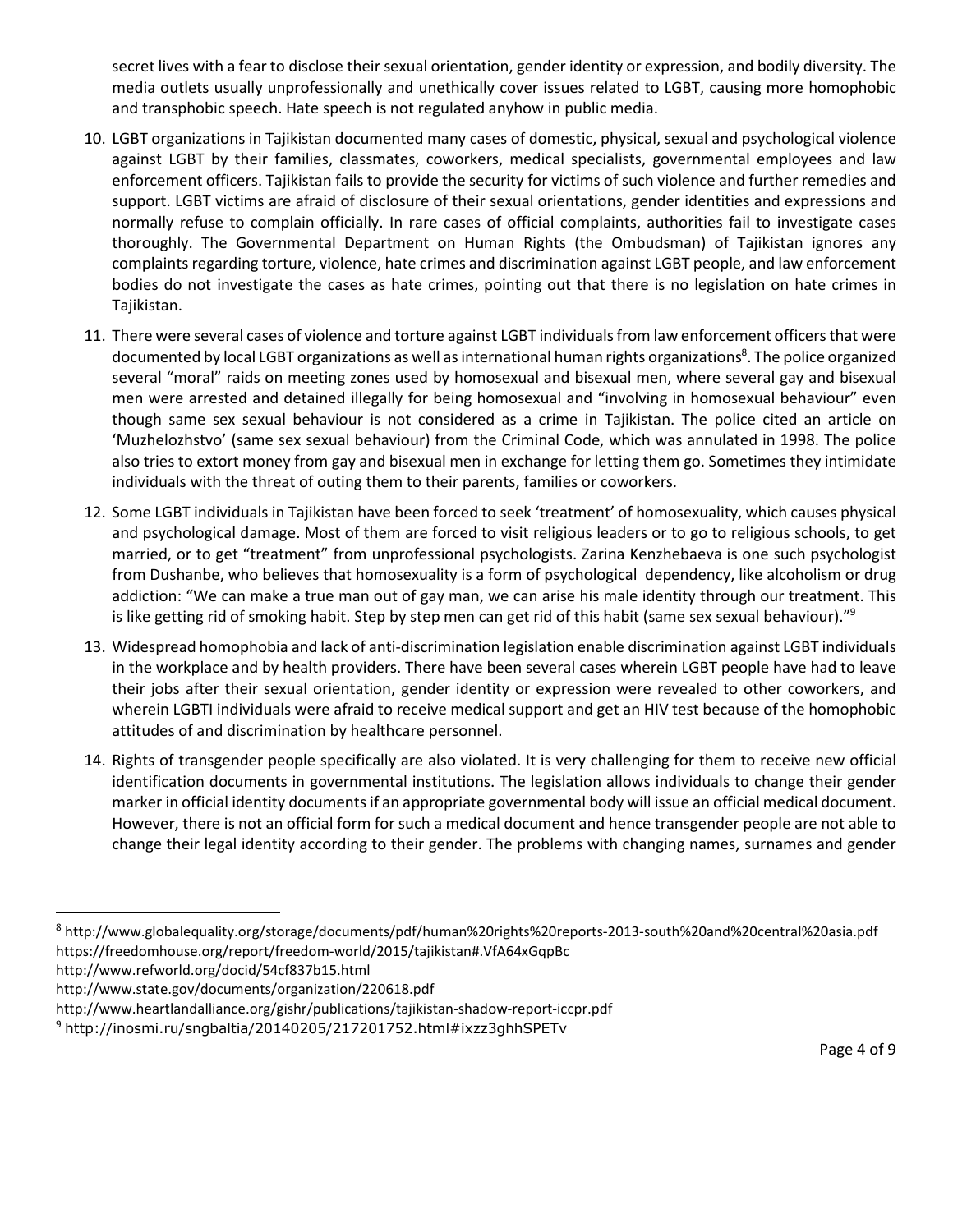markers have caused many cases wherein transgender people were not able to find a job legally, to open a bank account, to start their studies at universities, to vote or to travel abroad.

15. Although there is very limited information about the human rights situation of intersex people in Tajikistan because of early detection of intersexuality, pathologization and forced medical interventions in early childhood, we can still assume that intersex individuals face psychological trauma and bullying that is not addressed anyhow. We can also assume that intersex individuals face stigma and discrimination, especially while obtaining medical services. Medically unnecessary surgeries and other interventions during infancy and childhood is considered as torture against intersex individuals and must be outlawed.

#### TORTURE, VIOLENCE, HATE CRIMES AND DISCRIMINATION AGAINST SEX WORKERS

- 16. There is a high level of hate crimes and discrimination against sex workers, who can not go to the police and other governmental bodies to complain about the violation of their rights. The Governmental Department on Human Rights (the Ombudsman) in Tajikistan ignores any complaints regarding torture, violence, hate crimes and discrimination against sex workers.
- 17. Sex workers are often subject to police violence, in particular police raids, sexual violence, extortion and intimidation. Sex workers are also forced to go through HIV and STD testing and other violent invasive medical procedures during the night raids to uncover "crimes against morality". The police takes pictures and videos of sex workers, leaking it to mass media outlets. In 2013 during such "moral" raids 41 sex workers under the age of 18 in Dushanbe were arrested by the police without any detention protocols. The police continues to operate with a concept of "crimes against morality" even though there is no legal basis for such a concept.
- 18. Moreover, the rights to education and health are often violated. Sex workers are denied access to medical services, mistreated or verbally abused by medical specialists. There have been several cases, wherein sex workers needed to leave their family homes and universities because of stigma.
- 19. Sex work in Tajikistan is punished in the form of fines according to the Code of Administrative Offences, Article 130. There have been several attempts from the Ministry of Internal Affairs to introduce criminal punishment for sex work, however, these attempts were withdrawn after strong criticism from international organizations and local activists.

### DOMESTIC VIOLENCE

20. The Law on Prevention of Domestic Violence was adopted in 2013 in Tajikistan, but it does not conform to international standards and does not include explicitly marital rape as a criminal offence. The Interior Ministry did not have the competence and the necessary training for the application of this law, but cooperated with the international community in order to improve its efficiency. The five police stations across the country were trained by the Organization for Security and Co-operation in Europe to deal with cases of domestic violence and to provide assistance to victims. There are too few shelters for victims of domestic violence to provide comprehensive care. In rural areas, the government and NGOs have organized hotlines through which women can get advice about legal aid, but many local centers have insufficient resources. Local authorities have provided space for three such centers of refuge. The government has taken some steps to carry out public awareness campaigns and the collection of data on domestic violence. However, despite all the actions taken by the Government not a single case of domestic violence was officially registered since 2013. There are also no statistics on domestic violence recorded by the police or other authorities. According to a survey conducted by the National Statistics Committee 19% of women aged 15 to 49 years reported that they had been physically assaulted since the age of fifteen. The highest percentage of cases of domestic violence were registered in the Sogd region, where 22% of women reported domestic violence within their families. The statistics does not show any figures of domestic violence against men and does not disaggregate for LGBTI people.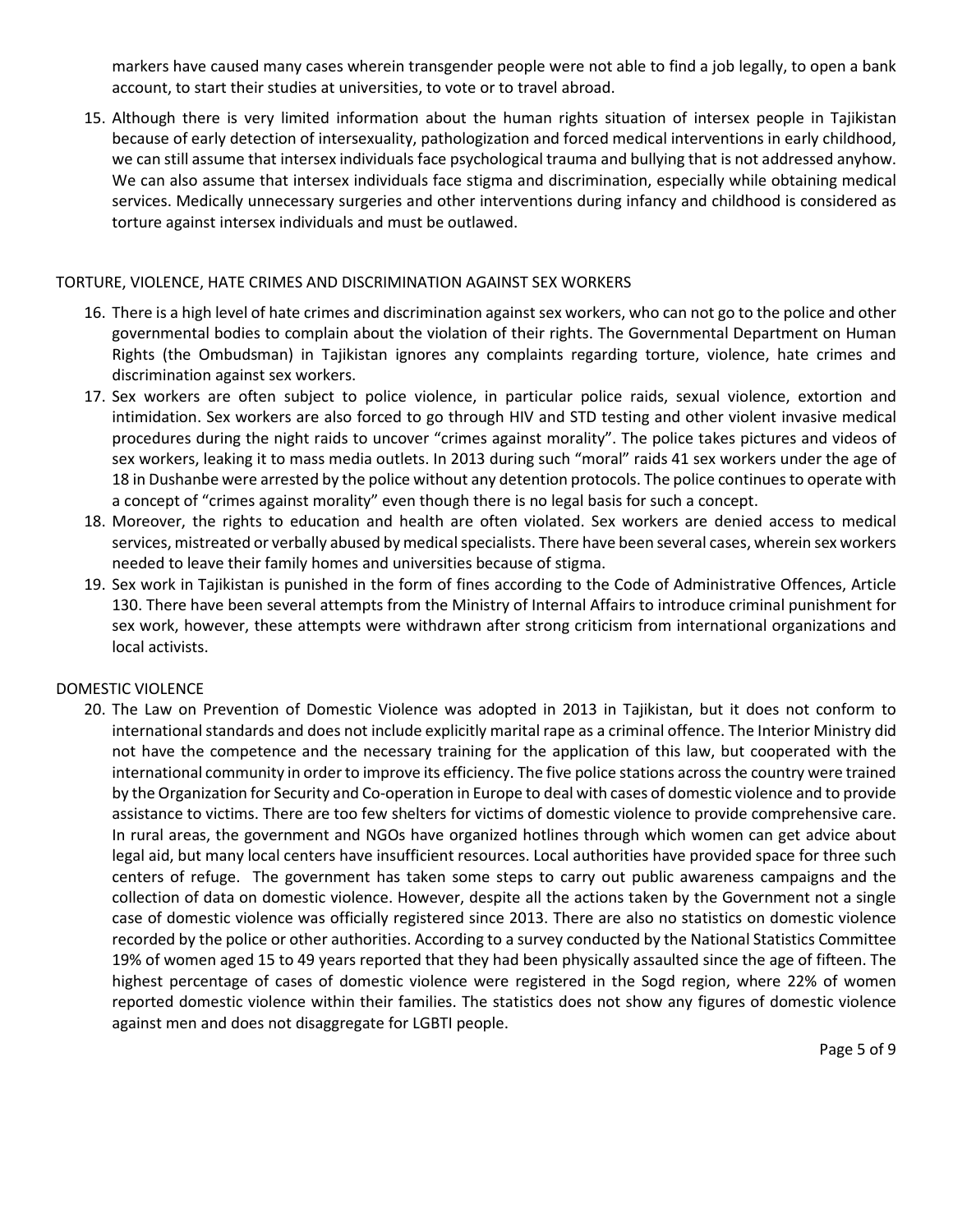- 21. Victims of domestic violence do not always report the violence out of fear of persecution and inadequate response by the police and the judiciary, leading to de facto impunity. Authorities maintain the traditional distribution of roles between genders and in most cases ignore domestic violence as a "family matter." Sometimes, also the police can not take action without a written statement of the victim, even if there are other witnesses. As a result, in cases of domestic violence, police are often limited to prevention in form of informal conversation with perpetrators, short-term arrests or fines for committing "administrative offenses."
- 22. No attention at all is given to LGBT victims of domestic violence, who have no place to go if they are kicked out from their houses or can not complaint to the authorities. LGBT children and adolescents especially face difficulties as they are often forced to live on the streets or earn through sex work. They are afraid to be placed in children's shelters because of homophobia and transphobia.

### EARLY AND FORCED MARRIAGES

- 23. According to the law the minimum age of marriage for men and women is 18 years. In exceptional circumstances, for example, in the case of pregnancy, the couple can apply to the court and get permission to marry at the age of 17 years. Despite this in rural areas religious marriages of minors are widespread. Many parents require their daughters to drop out of schools after ninth grade and force them to get married.
- 24. The law specifically prohibits forced marriage of girls under 18 years of age. Forced and early marriages are punishable by imprisonment of those involved in forcing or arranging early marriage for up to six years. Since many couples can not register officially the marriage if one of the future spouses is below the age of 18, many of them turn to local religious leaders (mullahs), who hold the wedding ceremony without official registration. Without a civil marriage certificate a woman has fewer rights. In recent years the state has partially solved this problem by requiring the mullahs not to perform a religious wedding ceremony for couples who do not have a civil marriage certificate. However, this decision is not implemented fully and early marriages without official registration are still taking place in Tajikistan. Women and girls are increasingly exposed to domestic violence because of early and unregistered marriages.
- 25. Moreover, LGBT people are also often forced into marriage if their sexual orientation, gender identity or expression is revealed to their families. Some people believe that marriage can cure homosexuality and thus can solve the issue. Especially, bisexual and lesbian women are subject to so called "corrective rape", when they suffer physical and sexual violence from their relatives, usually brothers, cousins and uncles, who believe that they can cure homosexuality this way.
- 26. The virginity test for brides has also become a popular procedure in Tajikistan that forces young women to undergo non-consensual intrusive medical procedures. The state has not done anything to prevent this practice. According to widespread conservative norms and beliefs women need to be virgin before marriage, and thus, they have to go sometimes to doctors, seeking special surgery to restore the hymen.

### ADOLESCENTS' ACCESS TO SEXUAL AND REPRODUCTIVE HEALTH SERVICES

27. There are some barriers to adolescents' access to abortion services. They are required to get permission from their parents or other guardians to undergo any medical procedures if they are younger than 18. This creates situations, when adolescent girls seek illegal and unsafe abortion out of hospitals damaging their health. The law that requires parental permission also creates difficulties for adolescents who want to undergo HIV and STD testing, as well as certain difficulties in accessing contraception. Conservative public norms can also be a barrier for adolescents to buy contraception in stores. The state fails to provide any nation-wide programmes on protecting sexual and reproductive rights of adolescents, especially of those, who belong to vulnerable communities (eg. sex workers, LGBTI, adolescents with disabilities). Moreover, governmental strategies on youth policies and programmes do not include any actions to increase access to sexual and reproductive health services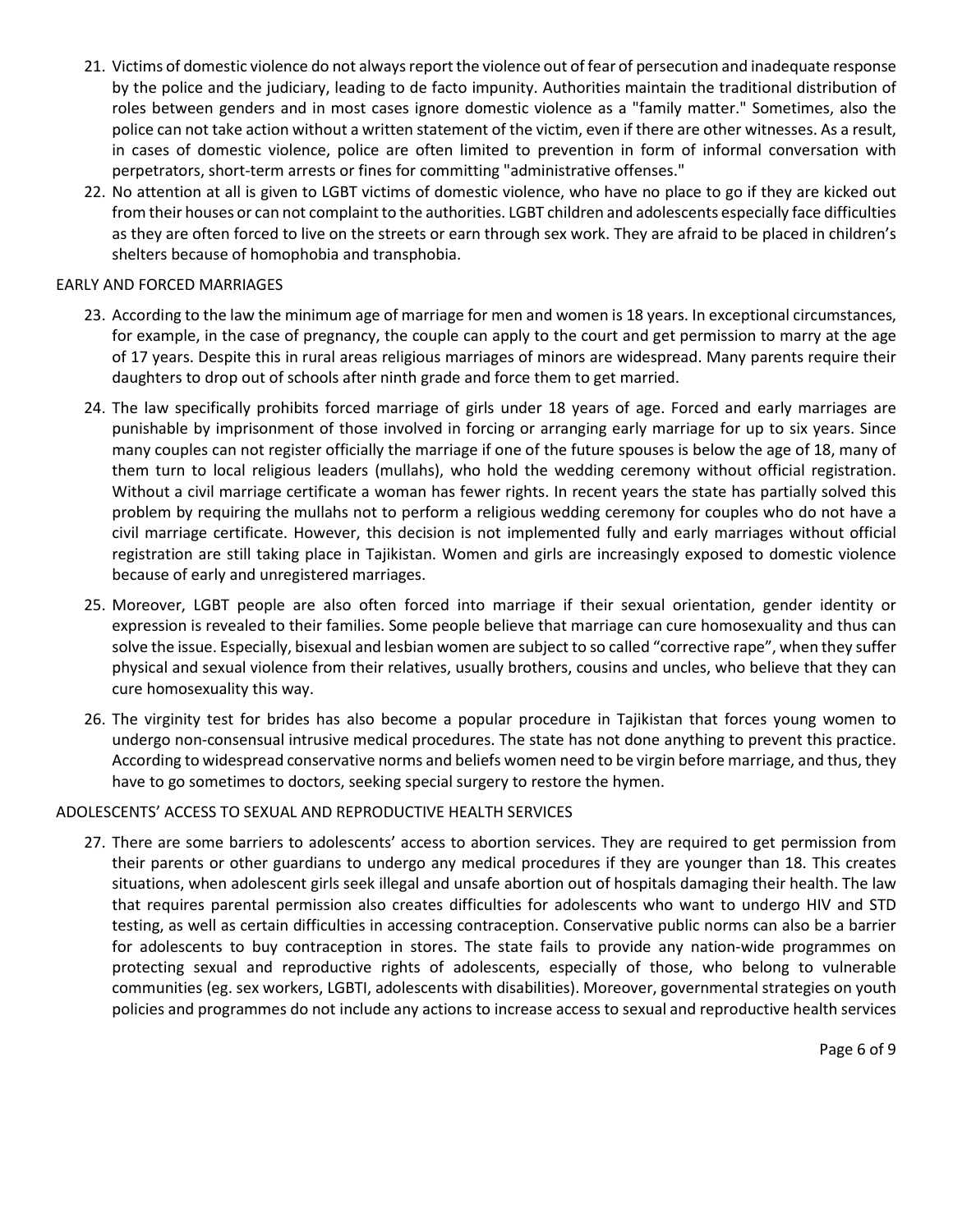for adolescents. For instance, the National Strategy on Youth Policy for the period until 2020<sup>10</sup> is only declarative and does not include any concrete steps for its implementation and ignores sexual and reproductive rights of adolescents.

# **Recommendations for action:**

The Government of Tajikistan should:

- 28. Include focus on sexual and reproductive rights of adolescents in the National Strategy on Youth Policy and implement programmes that will empower and educate youth and adolescents about their sexual and reproductive rights, and increase access to sexual and reproductive health services. All policies and programmes must be developed with the meaningful participation of adolescents and youth.
- 29. Improve the quality and standards of the secondary school programme on comprehensive sexuality education in compliance with UNESCO International Technical Guidance on Sexuality Education and UNFPA Operational Guidance for Comprehensive Sexuality Education.
- 30. Introduce and implement a school programme on comprehensive sexuality education for younger ages (grades 5 to 9) in compliance with UNESCO International Technical Guidance on Sexuality Education and UNFPA Operational Guidance for Comprehensive Sexuality Education.
- 31. Develop and implement an effective independent mechanism to protect the confidentiality of victims of all forms of violence, hate crimes and discrimination, especially of sex workers, LBT women and LGBT children if they apply to public authorities for assistance in order to ensure that vulnerable populations are able to complain about violence and torture that is also perpetrated by law enforcement officers.
- 32. Develop and implement effective programs with a focus on empowerment and awareness raising to prevent domestic violence, early, child and forced marriages and sexual violence, especially against sex workers, LGBTI children and adolescents, and LBT women. Such programmes must be developed with the participation of the affected groups.
- 33. Introduce and implement national data gathering/statistics of complaints about domestic and sexual violence, early, child and forced marriages, including dis-aggregation of the collected data for LGBT persons.
- 34. Introduce comprehensive hate crime legislation that mentions sexual orientation and gender identity as a bias, provides specific measures to react to hate crimes and includes monitoring and data gathering on hate crimes also on a basis of actual or perceived sexual orientation and gender identity.
- 35. Develop and implement comprehensive anti-discrimination legislation, which will also ban direct and indirect discrimination based on actual or perceived sexual orientation and gender identity or expression and will include monitoring and data gathering.
- 36. Develop and implement programs to prevent hate crimes, discrimination and violence, especially against LGBTI and sex workers, including nation-wide awareness building campaigns for the general population in order to overcome prejudices that cause hatred and violence through the state media and public institutions.
- 37. Introduce criminal and administrative measures against coercive treatment of homosexuality and non consensual intrusive medical procedures, like "virginity" tests for young women.
- 38. Develop mechanisms to provide comprehensive legal, psychological and medical assistance to victims of hate crimes, discrimination and violence, including for sex workers and LGBT people, especially LGBT children.
- 39. Introduce an entire course or course component on medical care for LGBTI people and sex workers in medical educational institutions in order to decrease discrimination against LGBTI people and sex workers when they obtain medical services.
- 40. Publicly acknowledge and condemn violence and torture towards LGBT people and sex workers by law enforcement agencies.

 <sup>10</sup> http://mmk.tj/ru/Government-programs/strategy/youth-policy